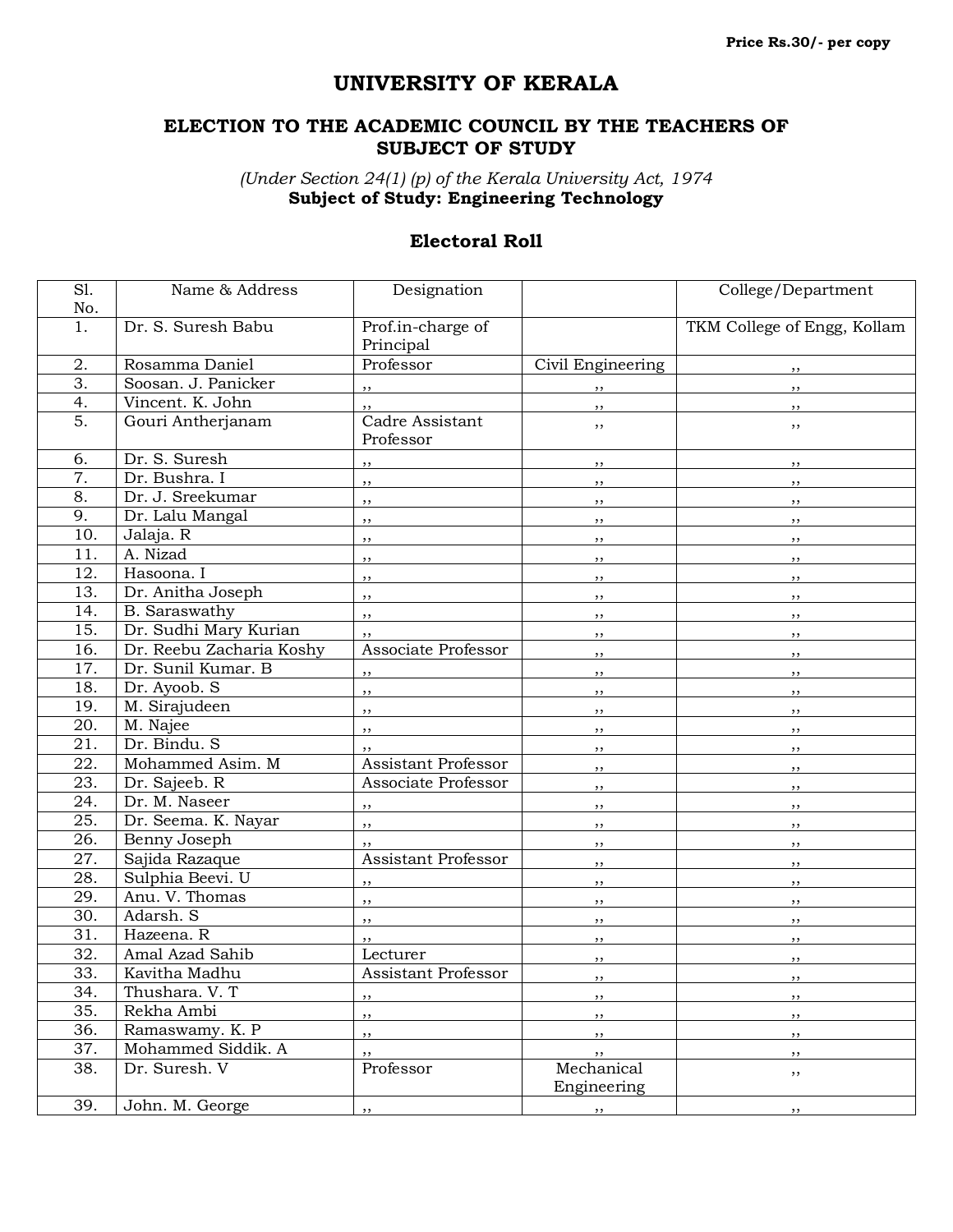| 40.               | Parameswaran. S            | Cadre Associate            | ,,                | ,,        |
|-------------------|----------------------------|----------------------------|-------------------|-----------|
|                   |                            | Professor                  |                   |           |
| 41.               | P. Mohammed Iqbal          | , ,                        | ,,                | ,,        |
| 42.               | Dr. D. Roshan Kumar        | $, \,$                     | ,,                | ,,        |
| 43.               | Dr. Kharim Kutty. A        | ,,                         | $, \,$            | , ,       |
| 44.               | Dr. J. Nazar               | $, \,$                     | , ,               | ,,        |
| 45.               | Dr. Jose Prakash. M        | $, \,$                     | , ,               | ,,        |
| 46.               | Dr. K. K. Abdul Rasheed    | ,,                         | , ,               | , ,       |
| 47.               | A. S. Saleem               | $, \,$                     | ,,                | ,,        |
| 48.               | J.A Shurafath Beevi        | <b>Assistant Professor</b> | $, \,$            | ,,        |
| 49.               | S. Thanooja                | Associate Professor        | ,,                | $, \,$    |
| 50.               | Dr. S. Jose                | , ,                        | $, \,$            | , ,       |
| 51.               | Dr. M. C. Mohammed Ali     | $, \,$                     | ,,                | ,,        |
| 52.               | Dr. Mohammed Sajid. N. K   | ,,                         | , ,               | , ,       |
| $\overline{53}$ . | Dr. Dileep. P. N           | ,,                         | $, \,$            | ,,        |
| 54.               | Thilakan, H                | ,,                         | ,,                | , ,       |
| 55.               | Dr. Shajahan. C. A         | ,,                         | $, \,$            | , ,       |
| 56.               | Dr. Mohammed Sadhikh       | $, \,$                     | $, \,$            | , ,       |
| 57.               | Dr. Shafi. K. A            | , ,                        | ,,                | , ,       |
| 58.               | Dr. Sadiq. A               | , ,                        | $, \,$            | , ,       |
| 59.               | Ashfak. A                  | <b>Assistant Professor</b> | , ,               | , ,       |
| 60.               | Nizar Hussain              | ,,                         | , ,               | ,,        |
| 61.               | Sheeba. A                  | Lect. Sr. Sl.              | , ,               | , ,       |
| 62.               | Muhammed Zakkeer           | <b>Assistant Professor</b> | $, \,$            | $, \,$    |
| 63.               | Sudheer. A                 |                            | , ,               | ,,        |
| 64.               | Mathew Skaria              | <b>Assistant Professor</b> | $, \,$            | , ,       |
| 65.               | Hashim. V                  | Lecturer                   | , ,               | , ,       |
| 66.               | Agesh Markose              | <b>Assistant Professor</b> | , ,               | ,,        |
| 67.               | Aju Kumar. V. N            | , ,                        | $, \,$            | ,,        |
| 68.               | Arun. S. Raj               | $, \,$                     | , ,               | ,,        |
| 69.               | Jesna Mohammed             | , ,                        | , ,               | , ,       |
| 70.               | Syed Muhammed Fahd         | $, \,$                     | $, \,$            | ,,        |
| 71.               | Dr. K. E. Reby Roy         | ,,                         | , ,               | ,,        |
| 72.               | Krishnakumar. T. S         | ,,                         | $, \,$            | ,,        |
| 73.               | Manjith Shukoor            | ,,                         | $, \,$            | ,,        |
| 74.               | Resmi. S. L                | $, \,$                     | $, \,$            | $, \,$    |
| 75.               | Ahammed Vazim. K. A        |                            |                   | ,,        |
| 76.               | N. Prathapachandran        | Professor                  | Electrical &      | ,,        |
|                   |                            |                            | Electronics Engg. |           |
| 77.               | Varghese. K. J             | Cadre Associate            | ,,                | ,,        |
|                   |                            | Professor                  |                   |           |
| 78.               | K. Chandapilla Panicker    | , ,                        | $, \, , \,$       | $, \,$    |
| 79.               | P. Prathapachandran Pillai | ,,                         | , ,               | , ,       |
| 80.               | Saramma. P. George         | ,,                         | ,,                | , ,       |
| 81.               | Lisamma Panjikaran         | ,,                         | , ,               | $, \,$    |
| 82.               | S. D. Uma Rani             | ,,                         | ,,                | ,,        |
| 83.               | Gayathri. V                | ,,                         | $, \,$            | , ,       |
| 84.               | Dr. Imthias Ahamed. T. P   | ,,                         | , ,               | , ,       |
| 85.               | Dr. Usha Devi Amma. C      | ,,                         | $, \,$            | <u>,,</u> |
| 86.               | Dr. Bijuna Kunju. K        | $, \,$                     | $, \, , \,$       | , ,       |
| 87.               | Asha Raveendranath         | ,,                         | , ,               | , ,       |
| 88.               | Deepthi. M                 | <b>Assistant Professor</b> | , ,               | , ,       |
| 89.               | Shyba. S                   | $, \,$                     | , ,               | , ,       |
| 90.               | Baiju. R. Naina            | $, \,$                     | , ,               | , ,       |
| 91.               | Abdul Jaleel. J            | Lecturer                   | $, \,$            | , ,       |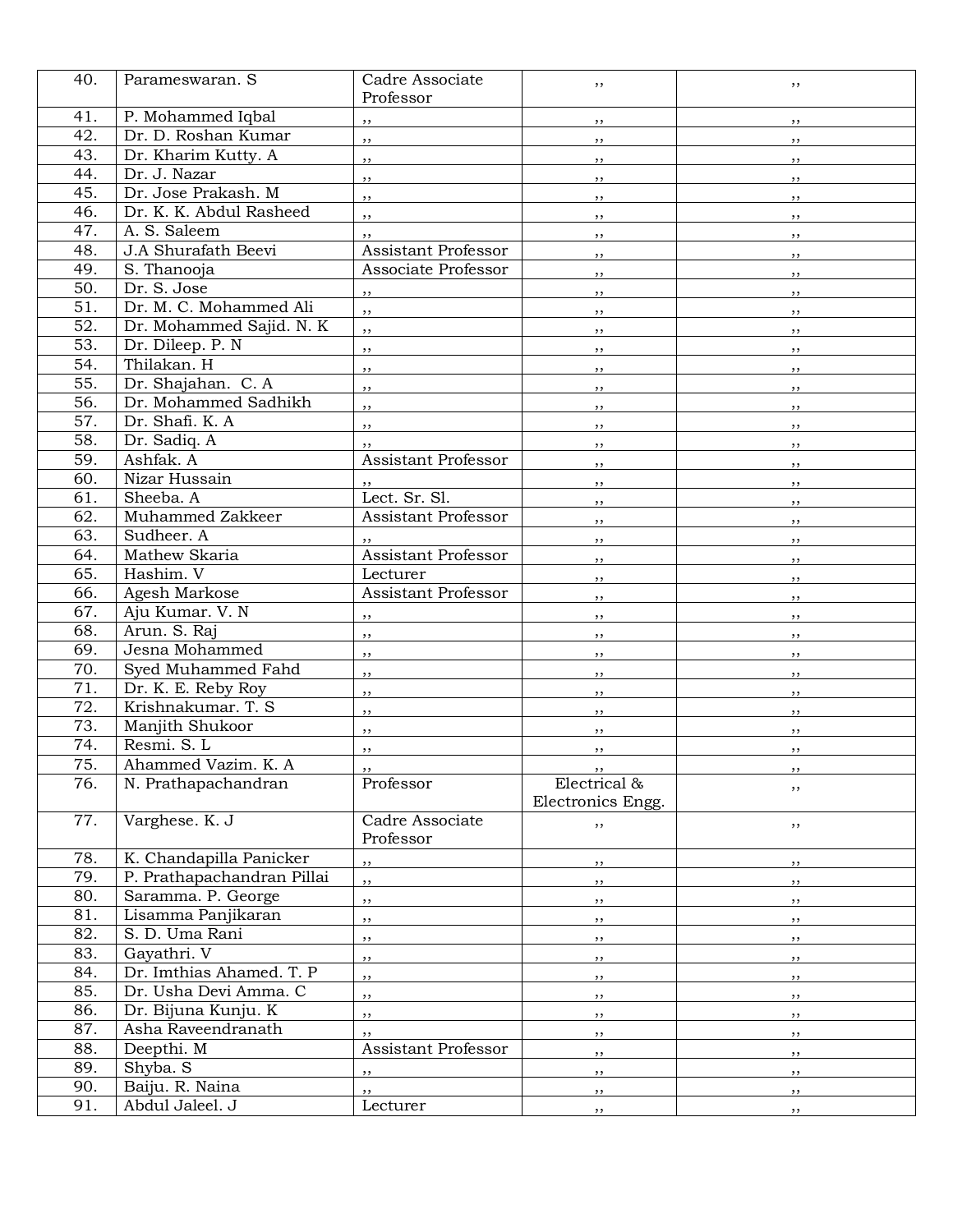| 92.               | Shanavas. T. N          | Assistant Professor        | , ,                     | ,,           |
|-------------------|-------------------------|----------------------------|-------------------------|--------------|
| 93.               | Sheeba. R               | ,,                         | , ,                     | , ,          |
| 94.               | Sindhu. D. Pillai       | , 2                        | , ,                     | , ,          |
| 95.               | Sabeena Beevi. K.       | Lecturer                   | ,,                      | , ,          |
| 96.               | Nowshad                 |                            | $, \,$                  | , ,          |
| 97.               | Sunitha Beevi. K        | Assistant Professor        | ,,                      | , ,          |
| 98.               | Fathima. M. Kasim       |                            |                         |              |
| 99.               | Mohammed Shanir. P. P   | $\overline{\mathbf{22}}$   | $, \,$                  | , ,          |
| 100.              | Mohammed Mansoor. O     | ,,<br>Lecturer             | ,,                      | , ,          |
| 101.              | T. N. Shahina           |                            | , ,                     | , ,          |
| 102.              | Helen Mascreen          | Professor                  | $, \,$<br>Electronics & | , ,          |
|                   |                         |                            | Communication           | ,,           |
|                   |                         |                            | Engineering             |              |
| 103.              | Dr. S. Suresh Babu      | Cadre Associate            |                         |              |
|                   |                         | Professor                  | ,,                      | ,,           |
|                   | 104. L. P Lailamoni     |                            |                         |              |
| 105.              | Sreekumariamma. P       | ,,                         | , ,                     | , ,          |
| 106.              | Dr. Unni. C             | ,,                         | ,,                      | , ,          |
| 107.              | Heera Karunakaran       | , ,                        | ,,                      | $, \,$       |
|                   |                         | ,,                         | ,,                      | , ,          |
| 108.              | Dr. Gopakumar. K        | , ,                        | , ,                     | , ,          |
| 109.              | Dr. Sheeba. O           | ,,                         | ,,                      | ,,           |
| 110.              | T. A. Shahul Hameed     | <b>Assistant Professor</b> | $, \,$                  | $, \,$       |
| 111.              | Abid Hussain. M         | ,,                         | ,,                      | , ,          |
| 112.              | Shabeer. S              | $, \,$                     | ,,                      | $, \,$       |
| 113.              | Najia. A                | ,,                         | $, \,$                  | , ,          |
| 114.              | Sajeena. A              | ,,                         | $, \,$                  | , ,          |
| 115.              | Dhoulath Beegum         | ,,                         | $, \,$                  | , ,          |
| 116.              | Reshna. S               | ,,                         | , ,                     | , ,          |
| 117.              | Anu Assis               | ,,                         | ,,                      | ,,           |
| 118.              | Nishanth. N             | ,,                         | $, \,$                  | , ,          |
| 119.              | Dr. S.N. Jyothi         | HOD                        | Chemical                | ,,           |
|                   |                         |                            | Engineering             |              |
| $\overline{1}20.$ | Dr. N. E. Jaffer        | Cadre Associate            | ,,                      | ,,           |
|                   |                         | Professor                  |                         |              |
| 121.              | Dr. A. S. Abdul Rasheed |                            | $, \,$                  | ,,           |
| 122.              | Dr. K. B. Radhakrishnan | Associate Professor        | $, \,$                  | , ,          |
| 123.              | Mary Mathew             |                            | $, \, \cdot$            | $, \, \cdot$ |
| 124.              | Femina                  | Assistant Professor        | $, \,$                  | ,,           |
| 125.              | Fazil. A                |                            | , ,                     | ,,           |
| 126.              | Sulainman Mundekkattil  | Professor                  | Computer                | ,,           |
|                   |                         |                            | Science & Engg.         |              |
| 127.              | Dr. D. Chitraprasad     | Cadre Associate            | ,,                      | ,,           |
|                   |                         | Professor                  |                         |              |
| 128.              | Dr. Amarunnishad. T. M  |                            | , ,                     | ,,           |
| 129.              | Ansamma John            | Associate Professor        |                         |              |
| 130.              | Thushara. A             | <b>Assistant Professor</b> | ,,<br>,,                | ,,<br>,,,    |
| 131.              | Dimple. A. Shajahan     |                            |                         |              |
| 132.              | Aneesh. G. Nath         | ,,                         | , ,                     | , ,          |
| 133.              | Mohammed Siyad. B       | ,,                         | $, \,$                  | ,,           |
| 134.              | U. Rasheed Kutty        | Professor                  | $, \,$<br>Master of     | $, \,$       |
|                   |                         |                            | Computer                | ,,           |
|                   |                         |                            | Application             |              |
| 135.              | Sadarudeen. A           | Cadre Associate            |                         |              |
|                   |                         | Professor                  | ,,                      | ,,           |
| 136.              | Vaheetha Salam          |                            |                         |              |
|                   |                         | ,,                         | ,,                      | ,,           |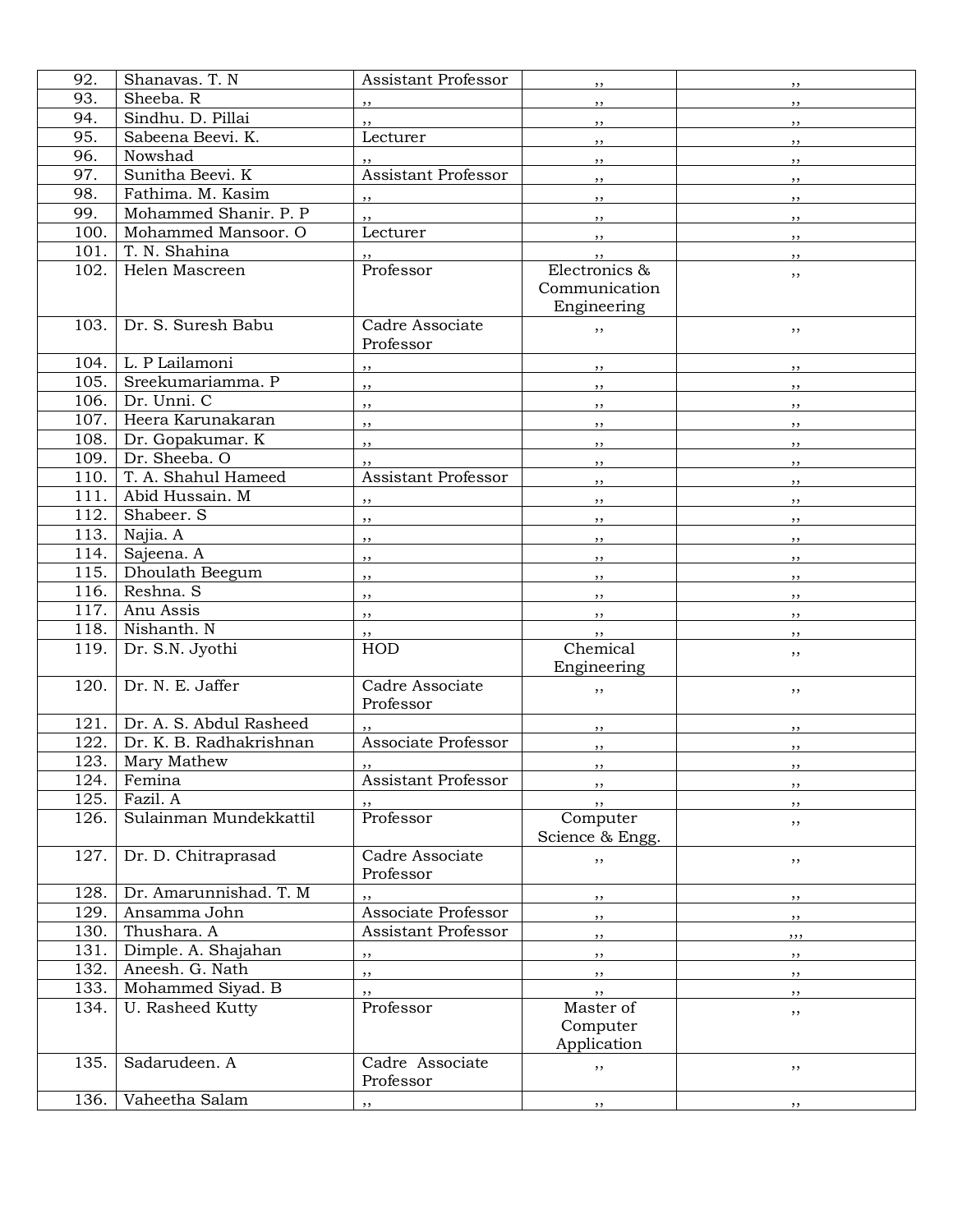| 137. | Nadeera Beevi. S         | Lecturer Sr.Sl             | , ,                    | ,,                          |
|------|--------------------------|----------------------------|------------------------|-----------------------------|
| 138. | Natheera Beevi. M        | Lecturer                   | $, \,$                 | , ,                         |
| 139. | B. Ushakumari            | Professor                  | , ,                    | $, \,$                      |
| 140. | Jolly John               | Professor                  | Architecture           | $, \,$                      |
| 141. | N. Ramaswamy             | Assistant Professor        | ,,                     | , ,                         |
| 142. | Sumam Panjikkaran        | Associate Professor        | $, \,$                 | $, \,$                      |
| 143. | Nizar. S. A              | $, \,$                     | , ,                    | , ,                         |
| 144. | Annie John               | $, \,$                     | , ,                    | $, \,$                      |
| 145. | Dr. Dili. A. S           | $, \,$                     | , ,                    | , ,                         |
| 146. | Santhosh Kumar, K. G.    | <b>Assistant Professor</b> | $, \,$                 | , ,                         |
| 147. | Ayyappan. K. A           | $, \,$                     | , ,                    | $, \,$                      |
| 148. | Mahesh Nadarajan         | Lecturer                   | , ,                    | $, \,$                      |
| 149. | Subhash Varma            | <b>Assistant Professor</b> | ,,                     | , ,                         |
| 150. | Poornima Kurup           | $, \,$                     | , ,                    | $, \,$                      |
| 151. | Deepa. L                 | ,,                         | , ,                    | , ,                         |
| 152. | Meena Girish Kumar       | ,,                         | , ,                    | $\overline{\phantom{a}}$    |
| 153. | Gadhi. M                 | $, \,$                     | , ,                    | , ,                         |
| 154. | K. L. Ushakumari         | ,,                         | Electronics            | Sree Ayyappa College,       |
|      |                          |                            |                        | Thiruvanvandoor             |
| 155. | K. C. Prakash            | Associate Professor        | , ,                    | , ,                         |
| 156. | S. Suresh                | Assistant Professor        | , ,                    | , ,                         |
| 157. | Deepu. G. P              | ", (on deputation)         | $, \, , \,$            | , ,                         |
| 158. | Dr. S. Sheela            | Principal                  | Civil                  | Govt. Engg. College, Barton |
|      |                          |                            |                        | Hill                        |
| 159. | Dr. N. Vijayakumar       | Professor                  | Electronics &          | ,,                          |
|      |                          |                            | Communication          |                             |
| 160. | Amby. A. K               | Associate Professor        | $, \,$                 | , ,                         |
| 161. | V.V. Sasikumar           | $, \,$                     | , ,                    | , ,                         |
| 162. | Sunil Kumar. T. S.       | $, \,$                     | , ,                    | $, \,$                      |
| 163. | Lekshmi. T               | <b>Assistant Professor</b> | $, \,$                 | , ,                         |
| 164. | Sumi George              | , ,                        | $, \,$                 | , ,                         |
| 165. | Nelsa Abraham            | $, \,$                     | , ,                    | , ,                         |
| 166. | K. M. Nadheera           | $, \,$                     | $, \,$                 | , ,                         |
| 167. | Biju. K.S                | ,,                         | , ,                    | , ,                         |
| 168. | S. M. Alex Raj           | ,,                         | , ,                    | $, \,$                      |
| 169. | Anu Mohammed             | $, \, \,$                  | , , ,                  | ,,                          |
|      | 170. Dr. G. Ramachandran | Professor                  | Mechanical             | $, \,$                      |
| 171. | Dr. Lijo. V              | Associate Professor        | $, \,$                 | , ,                         |
| 172. | Dr. Bindu Kumar. K       | ,,                         | , ,                    | , ,                         |
| 173. | Suneesh. S. S.           | , ,                        | , ,                    | , ,                         |
| 174. | Dr. Rajesh. N. R         | <b>Assistant Professor</b> | , ,                    | , ,                         |
| 175. | Ramesh. S                | , ,                        | , ,                    | , ,                         |
| 176. | Santhosh Kumar. S. V     | ,,                         | , ,                    | , ,                         |
| 177. | Vineetha. S. Das         | ,,                         | , ,                    | $, \, \,$                   |
| 178. | Gopakumar. S             | ,,                         | $, \, , \,$            | , ,                         |
| 179. | Harish. T. V             | , ,                        | , ,                    | , ,                         |
| 180. | Mathew John              | $, \,$                     | , ,                    | , ,                         |
| 181. | Satheesh Kumar. S        | $, \,$                     | , ,                    | , ,                         |
| 182. | Dr. Leena Mary           | Professor                  | $\overline{\text{IT}}$ | $, \,$                      |
| 183. | Balu John                | Associate Professor        | $, \, , \,$            | , ,                         |
| 184. | Anjana. K. R             | $\cdots$                   | , ,                    | , ,                         |
| 185. | Savier. J. S             | $, \,$                     | , ,                    | , ,                         |
| 186. | Manju. R                 | <b>Assistant Professor</b> | , ,                    | , ,                         |
|      |                          |                            |                        |                             |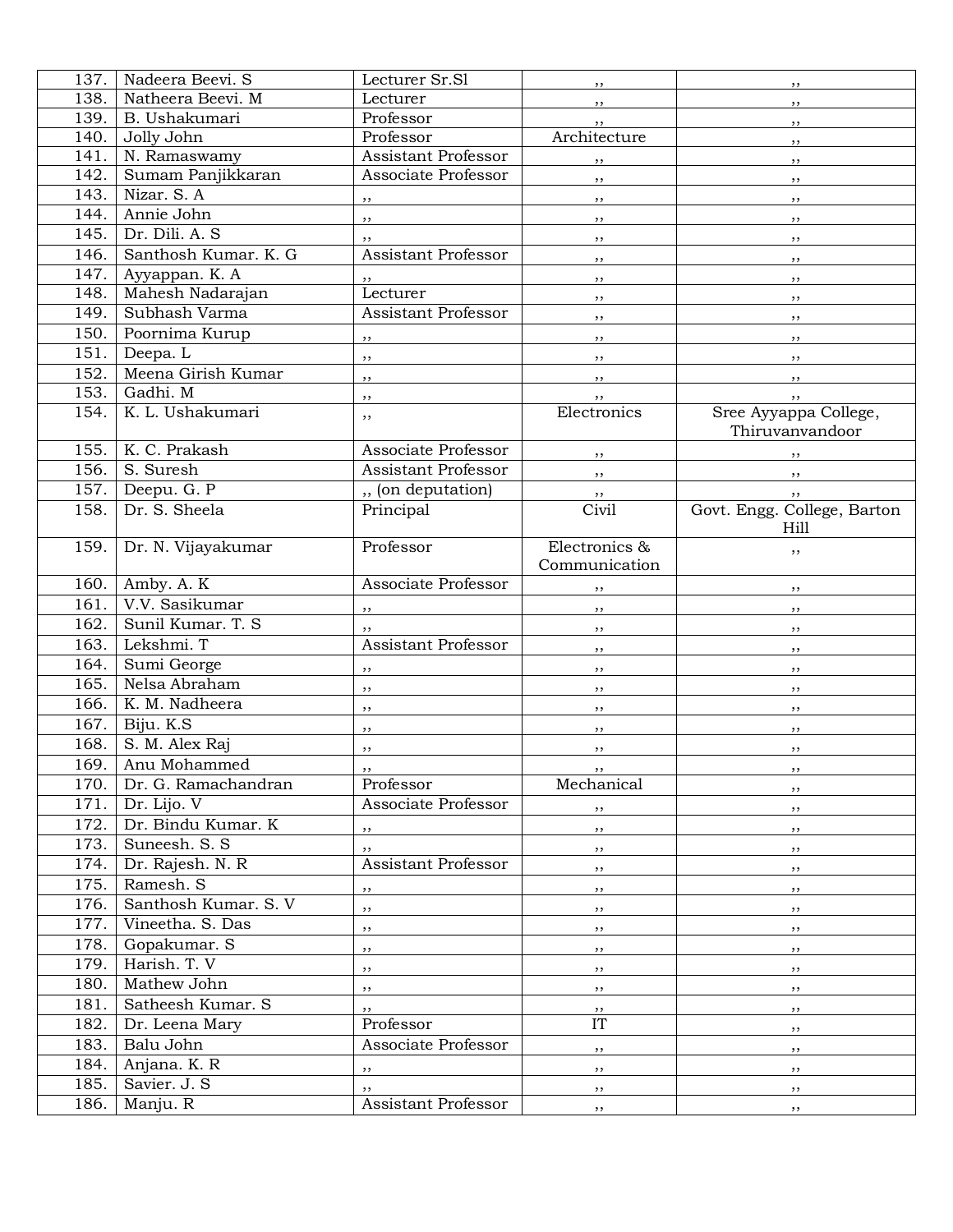| 187. | Shamna. H. R        | , ,                 | , ,          | , , |
|------|---------------------|---------------------|--------------|-----|
| 188. | Divya Prasad. K. H. | $, \,$              | , ,          | ,,  |
| 189. | Haripriya. A. P     | ,,                  | , ,          | , , |
| 190. | Vijayanand. K. S    | ,,                  | , ,          | , , |
| 191. | Deepthi Sasidharan  | , ,                 | , ,          | , , |
| 192. | Sangeetha. U        | ,,                  | ,,           | ,,  |
| 193. | Dr. P. Jayaprakash  | Professor           | Electrical & | , , |
|      |                     |                     | Electronics  |     |
| 194. | B. Mayadevi         | Associate Professor | , ,          | ,,  |
| 195. | Sheela. S           | ,,                  | , ,          | , , |
| 196. | Sreekumar. K. L     | ,,                  | , ,          | , , |
| 197. | Ansarudeen. A       | Assistant Professor | ,,           | ,,  |
| 198. | Arlene Davidson     | ,,                  | , ,          | , , |
| 199. | Lekshmi. A          | ,,                  | , ,          | , , |
| 200. | Priyaja. K. V       | ,,                  | ,,           | , , |
| 201. | Lakshmi Devi. C. A  | ,,                  | Civil        | ,,  |
| 202. | Sumi. S             | ,,                  | , ,          | , , |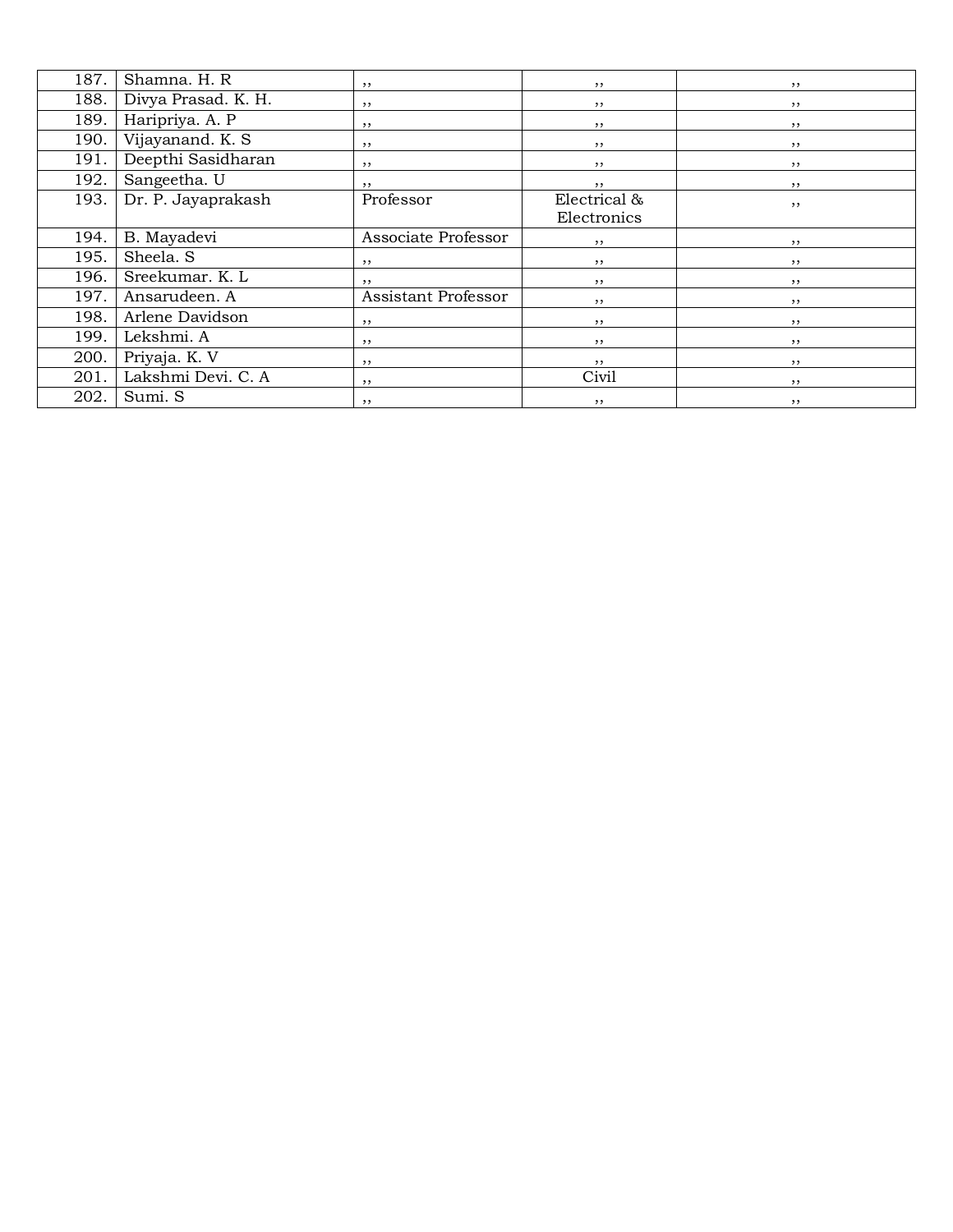| 203. | Dr. V. Gopakumar         | Principal                | Electronics &     | College of Engineering, |
|------|--------------------------|--------------------------|-------------------|-------------------------|
|      |                          |                          | Communication     | Trivandrum              |
|      |                          |                          | Engineering       |                         |
| 204. | G. L. Valsala            | PG Dean                  | Electrical        | ,,                      |
|      |                          |                          | Engineering       |                         |
| 205. | Prof. J. Meera Kumari    | Professor & Head         | Civil Engineering | $, \,$                  |
| 206. | S. Lyla Jane             | <b>Technical Officer</b> | UG Dean's Office  | $, \,$                  |
| 207. | Dr. Suresh Subramanian   | Associate Professor      | Business Admn.    | , ,                     |
| 208. | M. Saleena               | Chief Technical          | Civil Engineering | ,,                      |
|      |                          | Librarian                |                   |                         |
| 209. | Prof. Jothis Thomas      | Professor & Head         | $, \,$            | ,,                      |
| 210. | Prof. M. B. Joisy        | Professor                | $, \,$            | $, \,$                  |
| 211. | Dr. Ruby Abraham         | ,,                       | , ,               | ,,                      |
| 212. | Dr. M. Satyakumar        | ,,                       | , ,               | , ,                     |
| 213. | Dr. Mariamma Joseph      | ,,                       | , ,               | $, \,$                  |
| 214. | Dr. K. Balan             | ,,                       | , ,               | $, \,$                  |
| 215. | Dr. M. S. Girish         | ,,                       | , ,               | , ,                     |
| 216. | Dr. P. G. Jairaj         | ,,                       | , ,               | , ,                     |
| 217. | A. K. Sheeja             | Associate Professor      | $, \,$            | $, \,$                  |
| 218. | N. Vijayan               | , ,                      | $, \,$            | $, \,$                  |
| 219. | G. Sindhu                | , ,                      | , ,               | , ,                     |
| 220. | Mini Soman               | ,,                       | $, \,$            | $, \,$                  |
| 221. | Ajitha. B. Bhaskar       | ,,                       | ,,                | , ,                     |
| 222. | Dr. S. Sreekumar         | , ,                      | , ,               | , ,                     |
| 223. | Jayaprakash Jain K. G    | ,,                       | $, \,$            | $, \,$                  |
| 224. | R. Satheesh Chandran     | ,,                       | ,,                | ,,                      |
| 225. | B. Thulasidharan Nair    | ,,                       | , ,               | $, \,$                  |
| 226. | Dr. Sheela Evangeline. Y | ,,                       | , ,               | , ,                     |
| 227. | Dr. S. Latheswari        | ,,                       | , ,               | $, \,$                  |
| 228. | Dr. P. Vinod             | ,,                       | ,,                | , ,                     |
| 229. | Anil. R                  | ,,                       | $, \,$            | $, \,$                  |
| 230. | Dr. Jaya. V              | ,,                       | , ,               | , ,                     |
| 231. | Radhakrishnan. M. K      | Assistant Professor      | , ,               | $, \,$                  |
| 232. | Dr. Arvee Sujil Johnson  | ,,                       | , ,               | $, \,$                  |
| 233. | Priyadarshini. R. S.     | ,,                       | , ,               | $, \,$                  |
| 234. | Ajitha. A. R             | $, \,$                   | $, \,$            | $, \,$                  |
| 235. | Dr. Ashalatha. R         | ,,                       | , ,               | , ,                     |
| 236. | Dr. Bindu. J             | ,,                       | , ,               | , ,                     |
| 237. | Shibu. K                 | ,,                       | , ,               | , ,                     |
| 238. | Dr. Smitha. M. S         | ,,                       | $, \,$            | $, \,$                  |
| 239. | Sabu. P                  | ,,                       | , ,               | , ,                     |
| 240. | Jeenu. G                 |                          |                   |                         |
| 241. | Binu Sara Mathew         | , ,                      | , ,               | , ,                     |
| 242. | Swarnalatha. K           | , ,                      | , ,               | $, \,$                  |
| 243. | Dr. Jayasree. P. K       | ,,                       | , ,               | ,,                      |
| 244. | Dr. R. Padmakumar        | ,,                       | , ,               | , ,                     |
| 245. | Deeparaj. S              | , ,                      | $, \,$            | , ,                     |
| 246. | Mithra. D. C             | , ,                      | , ,               | $, \,$                  |
| 247. | Dr. Priya. R             | , ,                      | $, \,$            | , ,                     |
| 248. | S. Sivakumar             | , ,                      | , ,               | , ,                     |
| 249. | Leema Peter              | ,,                       | , ,               | $, \,$                  |
| 250. | Dr. Unnikrishnan. N      | ,,                       | , ,               | , ,                     |
|      |                          | , ,                      | , ,               | , ,                     |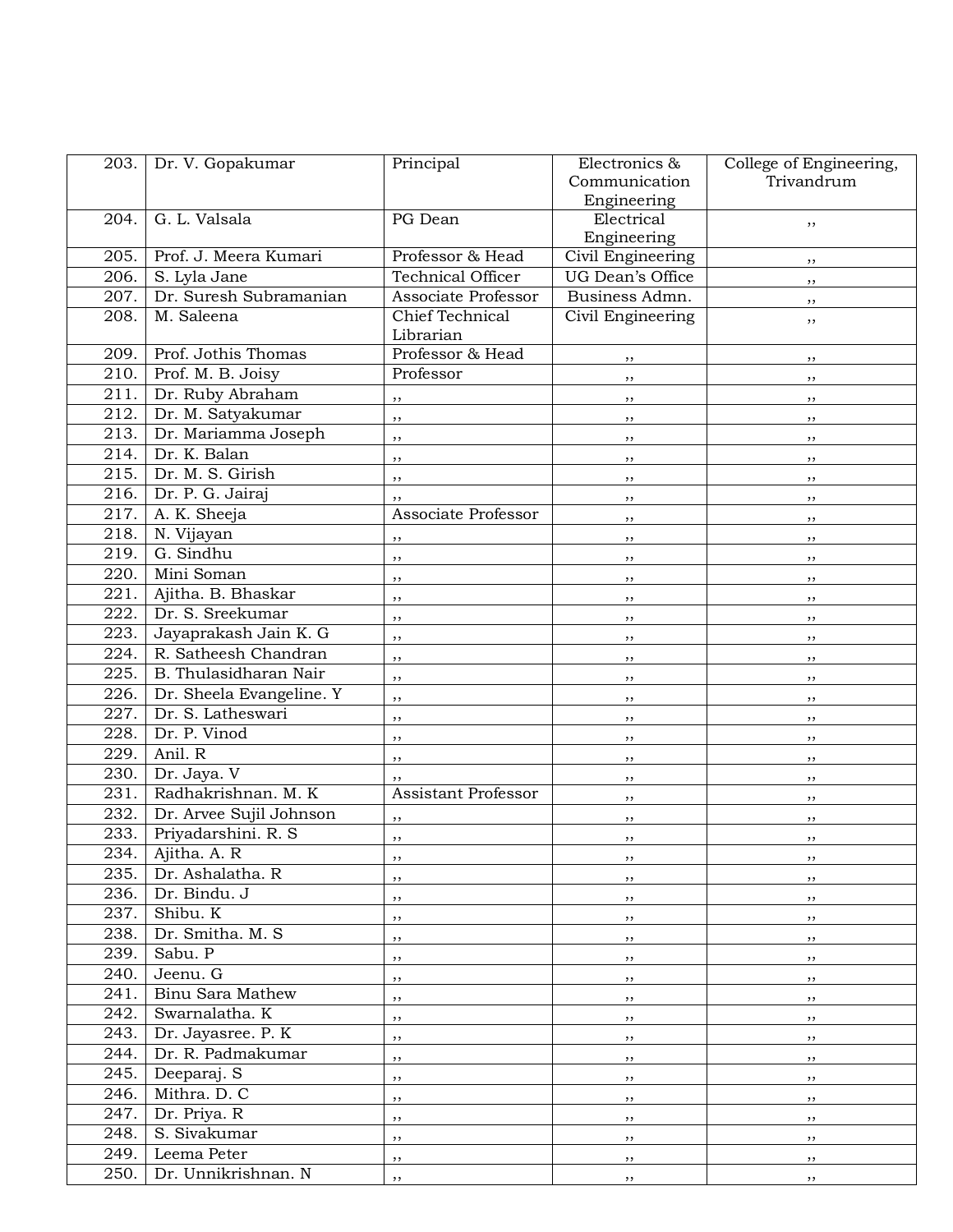| 251. | Beena. P. R               | $, \,$                     | $, \,$           | , ,    |
|------|---------------------------|----------------------------|------------------|--------|
| 252. | Jiji Jacob                | ,,                         | $, \,$           | , ,    |
| 253. | Dr. Bindhu. K. R          | ,,                         | , ,              | $, \,$ |
| 254. | Preethi. P                | , ,                        | , ,              | , ,    |
| 255. | Sheena Hassan             | ,,                         | $, \,$           | , ,    |
| 256. | Latha. P                  | ,,                         | ,,               | ,,     |
| 257. | Sayida. M. K              | ,,                         | ,,               | , ,    |
| 258. | Loui. T. R                | , ,                        | , ,              | , ,    |
| 259. | Dr. Beena. K. P           | , ,                        | , ,              | ,,     |
| 260. | Prebhakumari. K. S.       |                            |                  |        |
| 261. | C. Mohan Das              | , ,                        | $, \,$           | , ,    |
| 262. | Sindhu. P                 | $, \,$                     | , ,              | , ,    |
| 263. | Salini. S.                | ,,                         | , ,              | $, \,$ |
| 264. | Dr. Manju. V. S           | ,,                         | , ,              | $, \,$ |
| 265. | Sheela Alex               | ,,                         | $, \, , \,$      | , ,    |
| 266. | Dr. Girija. K             | ,,                         | $, \, , \,$      | , ,    |
| 267. | Dr. Suja. R               | $, \,$                     | , ,              | ,,     |
|      |                           | ,,                         | $, \,$           | , ,    |
| 268. | Sunitha. S                | ,,                         | ,,               | ,,     |
| 269. | Biju. V                   | ,,                         | , ,              | , ,    |
| 270. | Indulekha. K. P           | $, \,$                     | $, \,$           | , ,    |
| 271. | Lini. R. Chandran         | ,,                         | , ,              | , ,    |
| 272. | Anu. P. Alex              | $, \,$                     | , ,              | ,,     |
| 273. | Dr. Sabu. P. K            | Associate Professor        | Civil            | ,,     |
|      |                           |                            | Engg/Geology     |        |
| 274. | Sreedevi. C               | <b>Assistant Professor</b> | Civil Engg/      | ,,     |
|      |                           |                            | Sanitary         |        |
|      |                           |                            | Chemistry        |        |
| 275. | Lea Mathew                | ,,                         | Civil Engg/      | ,,     |
|      |                           |                            | Microbiology     |        |
| 276. | Dr. Manoharan. A. N       | ,,                         | $Civil$ Engg/    | ,,     |
| 277. | Saju Kumar. L             | Ist Grade                  | Geology          |        |
|      |                           | Instructor                 | Civil Engg.      | ,,     |
| 278. | Prof. S. Sivakumar        |                            |                  |        |
| 279. | Prof. E. Abdul Resheed    | Professor                  | Mechanical Engg. | ,,     |
| 280. |                           |                            |                  | ,,     |
|      | Prof(Dr.) Z. A. Samitha   | ,,                         |                  |        |
| 281. | Prof. Manoharan Achary. S | $, \,$                     | $, \,$           | $, \,$ |
| 282. | Prof. G.L. Aswini Kumar   | ,,                         | , ,              | , ,    |
| 283. | Prof. T. M. Mohan         | ,,                         | , ,              | , ,    |
| 284. | Dr. K. Krishna Kumar      | , ,                        | , ,              | , ,    |
| 285. | N. Radhakrishnan          | Associate Professor        | , ,              | , ,    |
| 286. | Dr. A. Samson             | $, \,$                     | ,,               | ,,     |
| 287. | Dr. K. Jayaraj            | ,,                         | , ,              | , ,    |
| 288. | A. Farook                 | , ,                        | , ,              | , ,    |
| 289. | Dr. S. Anil Lal           | $, \,$                     | $, \, , \,$      | ,,     |
| 290. | Dr. N. Asok Kumar         | ,,                         | $, \, , \,$      | ,,     |
| 291. | Baiju Sasidharan          | ,,                         | $, \, , \,$      | ,,     |
| 292. | T. C. Rajan               | ,,                         | , ,              | , ,    |
| 293. | K. C. Gopalakrishnan      | ,,                         | ,,               | ,,     |
| 294. | S. Asok Kumar             | , ,                        | , ,              | , ,    |
| 295. | Dr. D. Bijulal            | , ,                        | , ,              | , ,    |
| 296. | Dr. Unnikrishnan. V. S    | $, \,$                     | $, \,$           | $, \,$ |
| 297. | A. S. Karthika            | ,,                         | , ,              | $, \,$ |
|      |                           |                            |                  |        |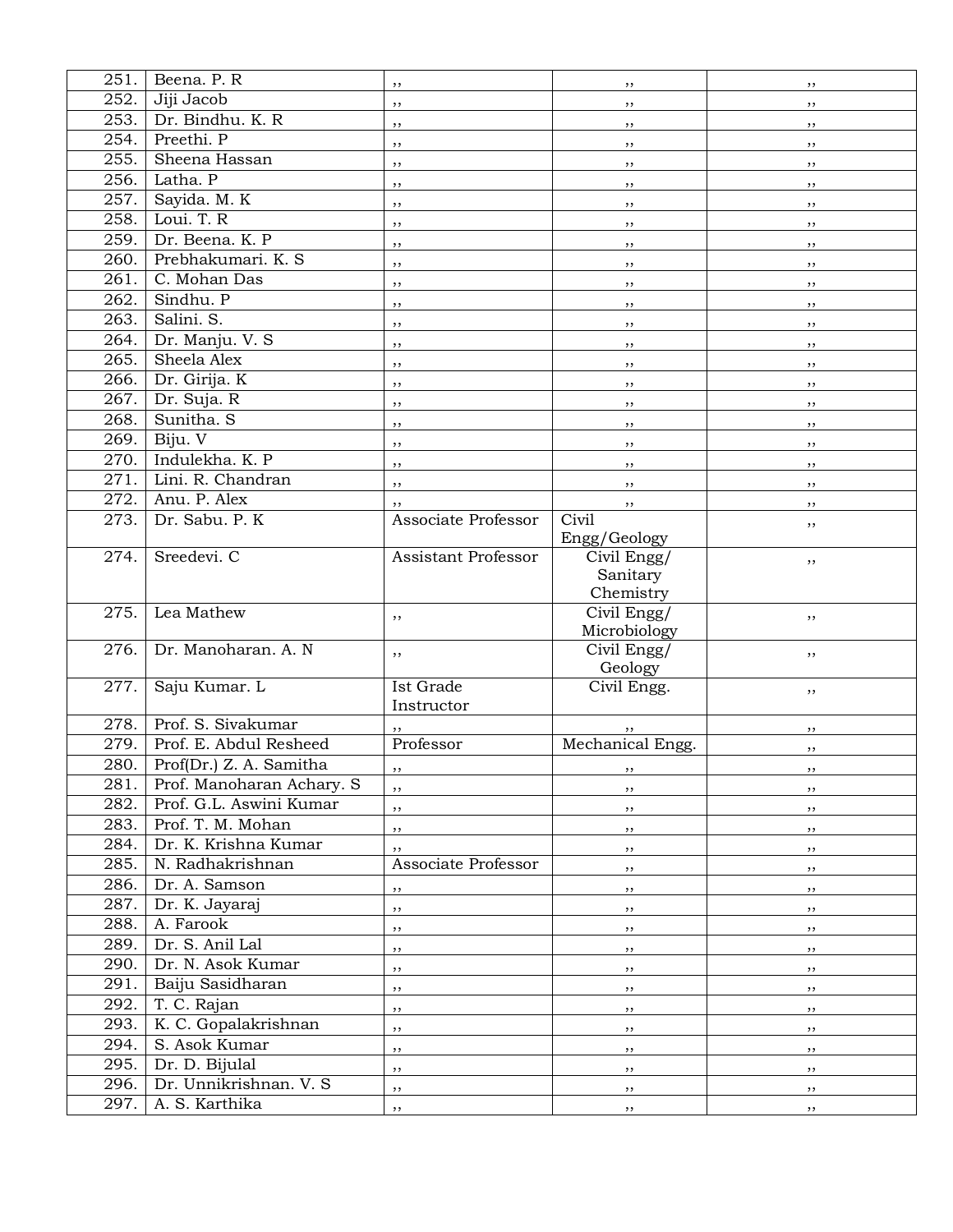| 298.               | Dr. G. Venugopal      | ,,                  | ,,               | , ,    |
|--------------------|-----------------------|---------------------|------------------|--------|
| 299.               | K.K. Nanu             | ,,                  | ,,               | ,,     |
| 300.               | H. Abdul Jaleel       | ,,                  | ,,               | ,,     |
| 301.               | M. Kamil              | Assistant Professor | , ,              | ,,     |
| 302.               | M.S. Subramony        | , ,                 | ,,               | ,,     |
| 303.               | R. Ramachandran       | ,,                  | ,,               | ,,     |
| 304.               | Dr. V. R. Rajeev      | ,,                  | ,,               | ,,     |
| 305.               | Anitha. S. Nair       | ,,                  | ,,               | $, \,$ |
| $\overline{306}$ . | Ajith. R. R           | ,,                  | ,,               | $, \,$ |
| 307.               | Unnikrishnan. M       | ,,                  | ,,               | ,,     |
| 308.               | Rakesh. P             |                     |                  |        |
| 309.               | K. S. Saji Kumar      | ,,                  | ,,               | ,,     |
| 310.               | Dr. Baiju. B          | ,,                  | ,,               | ,,     |
| 311.               | Dr. Regi Kumar. V     | ,,                  | ,,               | $, \,$ |
| 312.               | R. Jaget Babu         | , ,                 | ,,               | ,,     |
| 313.               | N. Sasi               | ,,                  | , ,              | , ,    |
| 314.               | M. R. Raj Kumar       | ,,                  | ,,               | $, \,$ |
| 315.               | S. Sunil Kumar        | ,,                  | ,,               | ,,     |
| 316.               | T. N. Ravi            | ,,                  | ,,               | ,,     |
| 317.               | K. Sunil Kumar        |                     |                  |        |
|                    | V. B. Suresh Kumar    |                     |                  |        |
| 318.               |                       | ,,                  | ,,               | , ,    |
| 319.               | V. Sumesh             | ,,                  | ,,               | , ,    |
| 320.               | K. S. Santhosh        | ,,                  | ,,               | $, \,$ |
| 321.               | Raju. C               | ,,                  | ,,               | $, \,$ |
| 322.               | Sabu. K               | ,,                  | , ,              | , ,    |
| $\overline{3}23.$  | Dr. Narayanan. S      | ,,                  | ,,               | ,,     |
| 324.               | Jaimon Cleus          | ,,                  | ,,               | ,,     |
| 325.               | Asok Kumar. N         | ,,                  | ,,               | $, \,$ |
| 326.               | Mahesh. S             | ,,                  | , ,              | , ,    |
| 327.               | Vinod. M              | ,,                  | ,,               | $, \,$ |
| 328.               | N. M. Srenivasan      | Workshop Supt       | ,,               | ,,     |
| 329.               | A. Chandrasekharan    | First Grade         | ,,               | , ,    |
|                    |                       | Instructors         |                  |        |
| $\overline{3}30.$  | K. S. Suresh Kumar    |                     |                  |        |
| 331.               | T. S. Mohanan Pillai  | ,,                  | , ,              | ,,     |
| 332.               | R. Chandran           | ,,                  | $, \,$           | $, \,$ |
| 333.               | N. S. Vijayan         | ,,                  | , ,              | , ,    |
| 334.               | B. P. Ranjith         | ,,                  | , ,              | , ,    |
| 335.               | T. G. Vijayakumar     | Professor           | Electrical Engg. | $, \,$ |
| 336.               | Lizy. K. M            | ,,                  | $, \,$           | , ,    |
| 337.               | S. Lyla               | ,,                  | ,,               | , ,    |
| 338.               | D. P. Balachandran    | ,,                  | $, \,$           | , ,    |
| 339.               | A. S. Shajilal        | ,,                  | $, \, , \,$      | , ,    |
| 340.               | B. S. Lathika         | Associate Professor | , ,              | , ,    |
| 341.               | M. Waheeda Beevi      | ,,                  | $, \, , \,$      | ,,     |
| 342.               | Reeba. S. V           | , ,                 | $, \, , \,$      | , ,    |
| 343.               | Dr. S. Ushakumari     | ,,                  | , ,              | ,,,    |
| 344.               | Dr. Mini. K. Idiculla | $, \,$              | $, \, , \,$      | , ,    |
| 345.               | Dr. S. Hariharan      | $, \,$              | $, \, , \,$      | ,,     |
| 346.               | P. Sreejaya           | ,,                  | $, \, , \,$      | ,,     |
| 347.               | Jaganath. M. S        | ,,                  | $, \,$           | , ,    |
| 348.               | R. Hari Kumar         |                     |                  |        |
|                    |                       | $, \,$              | ,,               | , ,    |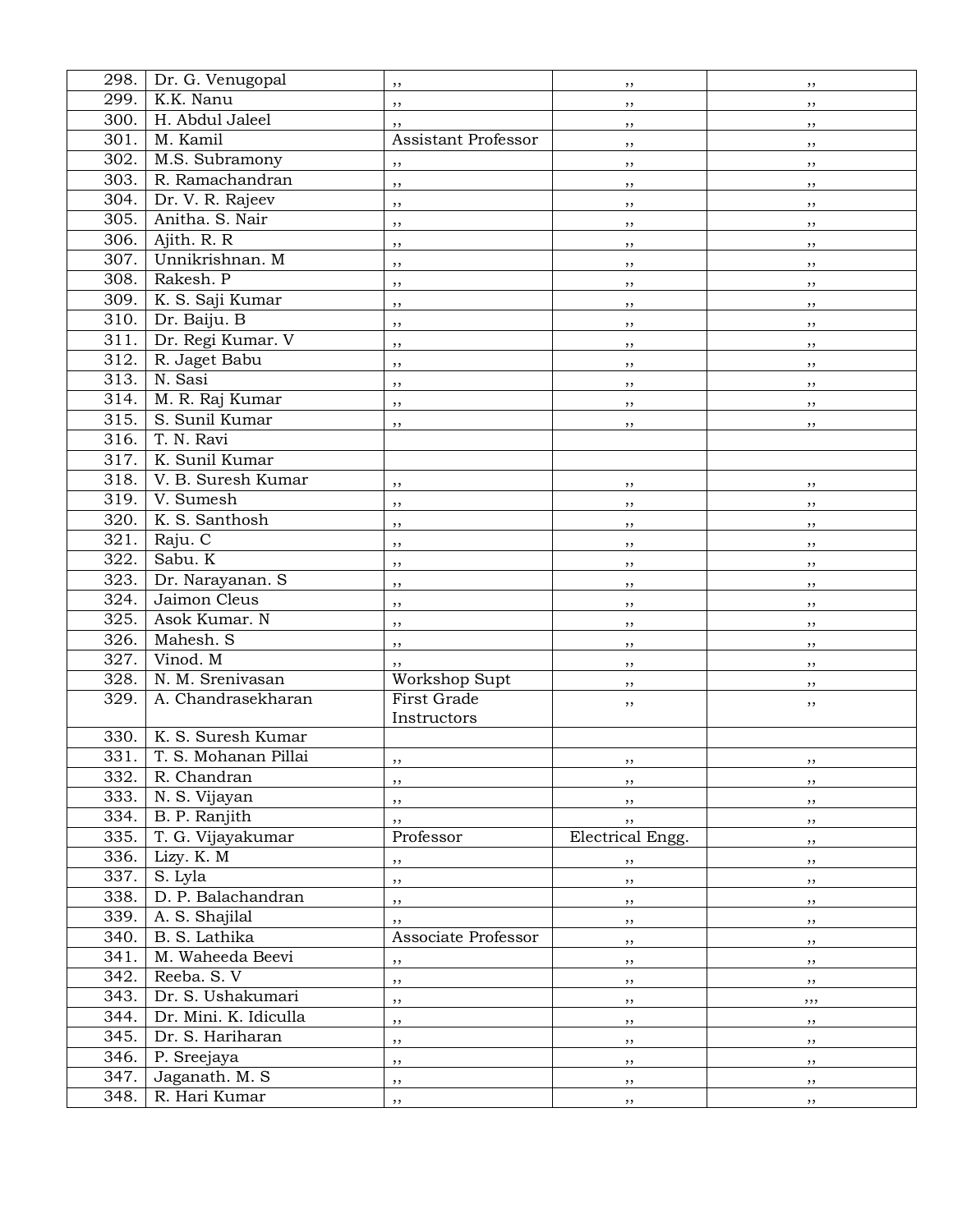| 349. | Sandhya. S                | , ,                      | , ,           | $, \,$ |
|------|---------------------------|--------------------------|---------------|--------|
| 350. | Dr. Bishanath Beevi. A    | , ,                      | , ,           | , ,    |
| 351. | C. Ravindran              | ,,                       | $, \,$        | , ,    |
| 352. | Jisha. V. R               | , ,                      | , ,           | , ,    |
| 353. | Dr. Bindu. G. R           | $, \,$                   | , ,           | , ,    |
| 354. | Mabel Ebenezer            | Assistant Professor      | , ,           |        |
| 355. | S. Indulal                |                          |               | ,,     |
| 356. | Aryanandini. B            | ,,                       | , ,           | , ,    |
| 357. | Dr. Francis. M. Fernandez | Associate Professor      |               |        |
| 358. | Elizabeth Cherian         |                          | $, \, \,$     | , ,    |
| 359. | Asok Kumar. A             | Assistant Professor      | $, \,$        | $, \,$ |
| 360. | Smitha. K. S              |                          | $, \, \,$     | ,,     |
|      |                           | ,,                       | $, \, \,$     | $, \,$ |
| 361. | Dr. Dinesh Gopinath       | ,,                       | $, \,$        | , ,    |
| 362. | Dr. Arun Kishore. W. C    | , ,                      | , ,           | , ,    |
| 363. | Saina Deepthi             | , ,                      | , ,           | , ,    |
| 364. | M. Roy Kumar              | , ,                      | , ,           | , ,    |
| 365. | Mini, V. P                | $, \,$                   | $, \,$        | , ,    |
| 366. | Mayadevi. N               | $, \,$                   | , ,           | , ,    |
| 367. | Samina. T                 | , ,                      | , ,           | , ,    |
| 368. | Bindu. S                  | , ,                      | $, \,$        | , ,    |
| 369. | Letha Kumari. R           | , ,                      | , ,           | , ,    |
| 370. | Beena. N                  | , ,                      | , ,           | , ,    |
| 371. | Jayasree. M. S            | , ,                      | , ,           | , ,    |
| 372. | Jayakumar. P              |                          |               |        |
| 373. | Vidya. M. S               | $\overline{\phantom{a}}$ | $, \, \,$     | $, \,$ |
| 374. | Kunjumon. P. G            | $\overline{\phantom{a}}$ | $, \, \,$     | ,,     |
| 375. | Anu. A. G                 | , ,                      | ,,            | $, \,$ |
| 376. | K. Ravi Kumar             | Ist Grade                | ,,            | ,,     |
|      |                           | Instructor               |               |        |
| 377. | Prof. Shabu. S            | Professor                | Electronics & | ,,     |
|      |                           |                          | Communication |        |
|      |                           |                          | Engg.         |        |
| 378. | Prof.J. David (HOD)       | $, \,$                   | , ,           | ,,     |
| 379. | Prof. Vrinda. V. Nair     | , ,                      | $, \, , \,$   | , ,    |
| 380. | Dr. Jiji. C. V            | , ,                      | , ,           | , ,    |
| 381. | Dr. M. R. Baiju           | ,,                       | , ,           | $, \,$ |
| 382. | Prof. Ciza Thomas         | , ,                      | , ,           | , ,    |
| 383. | Jayakrishnaraj. G         | Associate Professor      | , ,           | , ,    |
| 384. | Chandini, G. S.           | $, \, , \,$              | $, \,$        | , ,    |
| 385. | Suresh Babu. V            | ,,                       | ,,            | $, \,$ |
| 386. | Biji Jacob                | , ,                      | $, \,$        | , ,    |
| 387. | Dr. Suresh. K             | ,,                       | $, \,$        | , ,    |
| 388. | Rishidas. S               | ,,                       | , ,           | , ,    |
| 389. | Dr. Santhosh Kumar. S     | , ,                      | $, \,$        | , ,    |
| 390. | Sadasivan. J              | $, \,$                   | , ,           | , ,    |
| 391. | Dr. Haris. P. A           | $, \,$                   | $, \, , \,$   | $, \,$ |
| 392. | Prajith. C. A             | ,,                       | , ,           | , ,    |
| 393. | Agnes Jacob               | $, \,$                   | , ,           | , ,    |
| 394. | T. G. James               | Assistant Professor      | , ,           | , ,    |
| 395. | Susan. R. J               | ,,                       | , ,           | , ,    |
| 396. | Latha. V                  | ,,                       | , ,           | , ,    |
| 397. | Shiny. G                  | ,,                       | $, \, , \,$   | ,,     |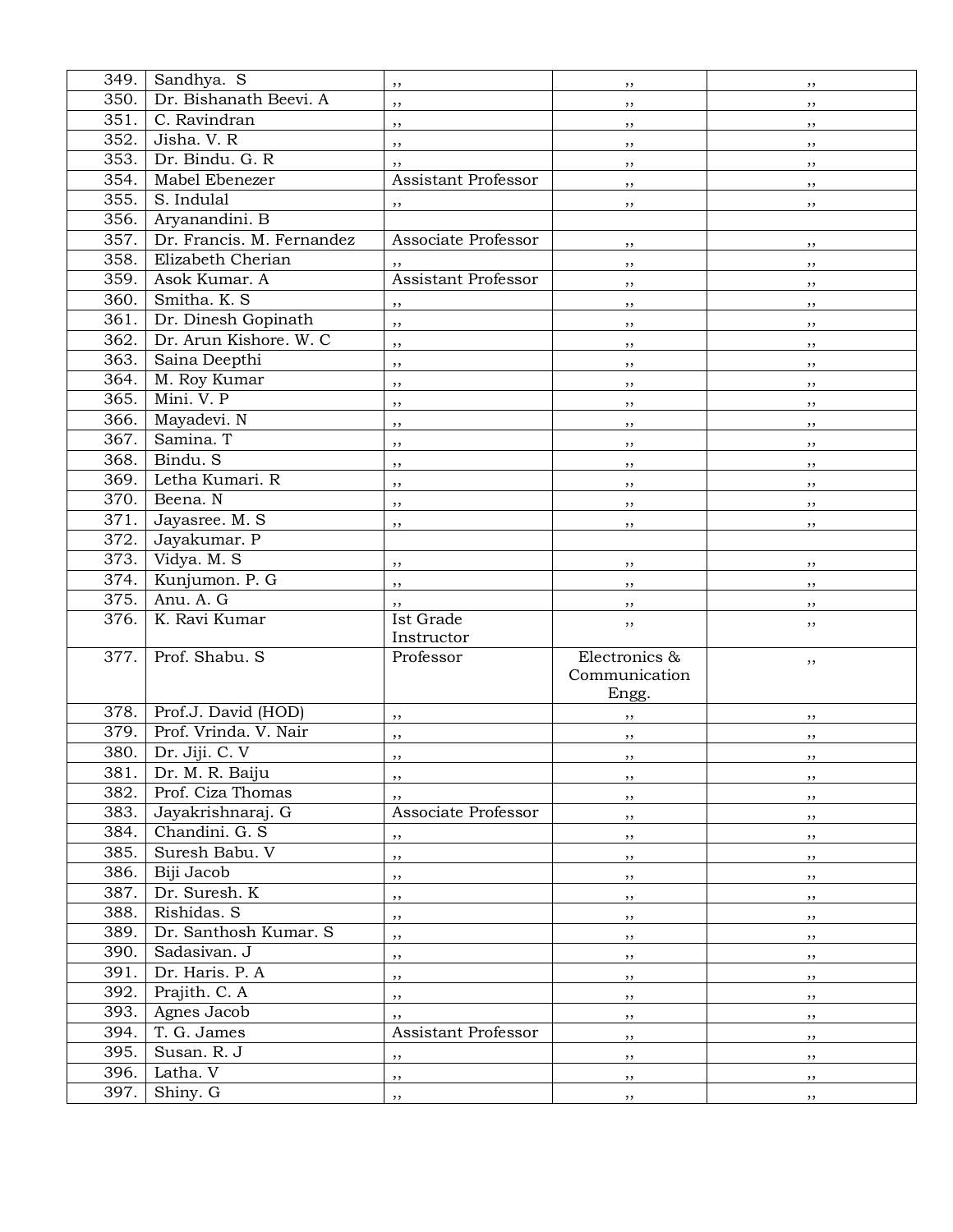| 398. | Ajayan. K.K                | ,,                             | $, \,$          | ,,     |
|------|----------------------------|--------------------------------|-----------------|--------|
| 399. | Sumam. M. J                | ,,                             | $, \,$          | $, \,$ |
| 400. | Binu. L. S                 | ,,                             | , ,             | , ,    |
| 401. | Pradeep. R                 | , ,                            | , ,             | , ,    |
| 402. | Neetha George              | ,,                             | $, \,$          | , ,    |
| 403. | Vinod, B. R.               | ,,                             | $, \,$          | ,,     |
| 404. | Sreeni. K. G               | ,,                             | $, \,$          | $, \,$ |
| 405. | Jeena. R. S                | , ,                            | , ,             | , ,    |
| 406. | Joaquim Ignatious Monteiro | , ,                            |                 |        |
| 407. | Dr. Deepa. P. Gopinath     |                                | $, \,$          | $, \,$ |
| 408. | Sanil. K. Daniel           | ,,                             | $, \,$          | ,,     |
| 409. | Linu Shine                 | ,,                             | , ,             | , ,    |
| 410. | Smitha Satheesh            | ,,                             | , ,             | , ,    |
| 411. | Nimmy George               | $, \,$                         | ,,              | $, \,$ |
| 412. | Viji. R                    |                                |                 |        |
| 413. | Asha. J                    | ,,                             | , ,             | , ,    |
|      |                            | , ,                            | $, \,$          |        |
| 414. | Anurenjan. P. R            | ,,                             | $, \,$          | , ,    |
| 415. | Resmi. E                   | ,,                             | ,,              | ,,     |
| 416. | Sanoj Viswasom             | , ,                            | , ,             | , ,    |
| 417. | Kiran. R                   | ,,                             | $, \,$          | $, \,$ |
| 418. | Gijy. P. G                 | $, \,$                         | , ,             | , ,    |
| 419. | Lalu. V                    | ,,                             | , ,             | , ,    |
| 420. | Dr. V. Gopakumar           | Principal                      | , ,             | , ,    |
| 421. | U.S. Sreekantan            | <b>Instructor Grade</b><br>Ist | ,,              | ,,     |
| 422. | Sreelekha. G               | ,,                             | ,,              | , ,    |
| 423. | Dr. Rajasree. M. S         | Professor                      | Computer        | ,,     |
|      |                            |                                | Science & Engg. |        |
| 424. | Ajeena Beegom. A. S        | Associate Professor            | , ,             | , ,    |
| 425. | Sabitha. S                 | ,,                             | , ,             | $, \,$ |
| 426. | Sakhi. S. Anand            | ,,                             | $, \,$          | $, \,$ |
| 427. | Deepa. S. S                | Assistant Professor            | $, \,$          | ,,     |
| 428. | Shine. S                   | $, \,$                         | , ,             | , ,    |
| 429. | Saritha. R                 | , ,                            | , ,             | , ,    |
| 430. | Rani Koshy                 | , ,                            | ,,              | ,,     |
| 431. | Deepthi. V. R              | , ,                            | , ,             | $, \,$ |
| 432. | Rajasree. R                | $, \,$                         | , ,             | $, \,$ |
| 433. | Preethi. L                 | ,,                             | , ,             | , ,    |
| 434. | Ajish Kumar. K. S.         | , ,                            | , ,             | , ,    |
| 435. | Isabella. C                | Computer                       |                 |        |
|      |                            | Programmer                     | ,,              | ,,     |
| 436. | Francis Xavier. S          | $, \,$                         | , ,             | , ,    |
| 437. | Sharafudeen. A             | ,,                             | , ,             | , ,    |
| 438. | Prof. Shaji. T. L          | Professor & HOD                | Dept. of        | ,,     |
|      |                            |                                | Architecture    |        |
| 439. | Prof. Saramma Mathew. K    |                                |                 |        |
| 440. | Dr. A. Salim               | Professor                      | , ,             | $, \,$ |
| 441. | Rajasree. S                | Associate Professor            | , ,             | , ,    |
| 442. | Sheeja. K. P               |                                |                 |        |
| 443. | Dr. Sunil Edward           | ,,                             | , ,             | ,,     |
| 444. | Dr. Priyanjali Prabhakaran | ,,                             | $, \,$          | ,,     |
| 445. | Shailaja Nair              |                                |                 |        |
| 446. | Saritha. G. Parambath      |                                |                 |        |
|      |                            | ,,                             | $, \,$          | ,,     |